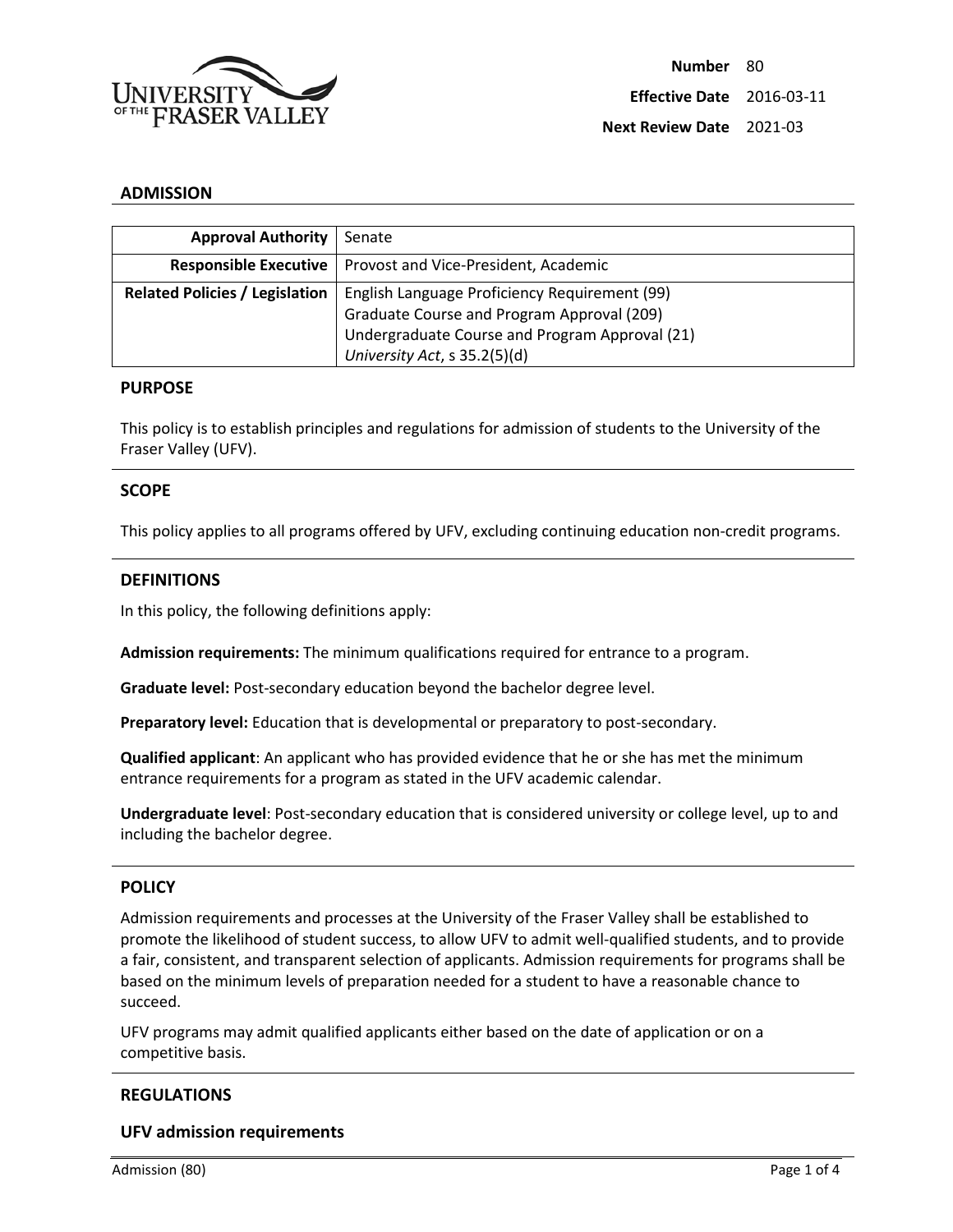The following are the minimum requirements for admission to UFV

- a. All applicants must meet one of the following:
	- o BC high school graduation or equivalent;
	- o completion of a minimum of nine (9) UFV or transferrable post-secondary credits with a minimum 2.0 GPA (C average) based on all credits attempted;
	- o a minimum of 19 years of age by the start of the first class; or
	- $\circ$  for admission into preparatory level programs only, a minimum of 17 years of age and out of high school for at least one year by the start of the semester.
- b. Applicants for post-secondary programs must meet the English language requirement as per English Language Proficiency Requirement policy. Applicants for preparatory programs will be assessed to determine appropriate placement in courses in the program.

The UFV Senate may establish additional minimum entrance requirements for certain program types, such as for bachelor degrees or post-degree credentials.

Any exception to the minimum UFV admission requirements for a specific program requires a compelling rationale and approval by the Undergraduate Education Committee. High school students may, however, be permitted to register concurrently at UFV without meeting the UFV minimum admission requirements under the conditions and limitations specified in the UFV calendar.

Graduate level programs have higher minimum admissions requirements, as approved by UFV Senate. The minimum requirements for graduate studies will be published in the UFV calendar.

## **Program admission requirements**

Program admission requirements are established in accordance with the Undergraduate or Graduate Course and Program Approval policies and are published in the UFV calendar. Admission requirements for individual programs may exceed or be more restrictive than the UFV minimum requirements but may not be lower.

Admission criteria apply to all applicants, however, programs may establish different criteria for applicants with different educational levels (e.g. students with only high school, students with previous post-secondary, or mature students).

Changes to admission requirements for existing programs and implementation dates are approved through the Undergraduate or Graduate Course and Program Approval processes, as applicable. Admission requirements that broaden access may take place as early as is feasible. Requirements that are more restrictive must be published in the UFV academic calendar at least twelve months prior to the start of the semester, unless they are necessary to maintain the program's accreditation.

## **Admission process**

## **Basis of admission**

The basis of admission determines the order applicants are considered for seats in a program. The basis of admission is established when the program is approved and may be one of the following:

a. Admission by date of application

Qualified applicants are admitted in order of their application date. This date is set when the application for admission, all required documentation, and the application fee have been received.

b. Competitive admission

The selection criteria shall be established during the program approval process and published in the calendar. The department shall make available to applicants the full details of the ranking system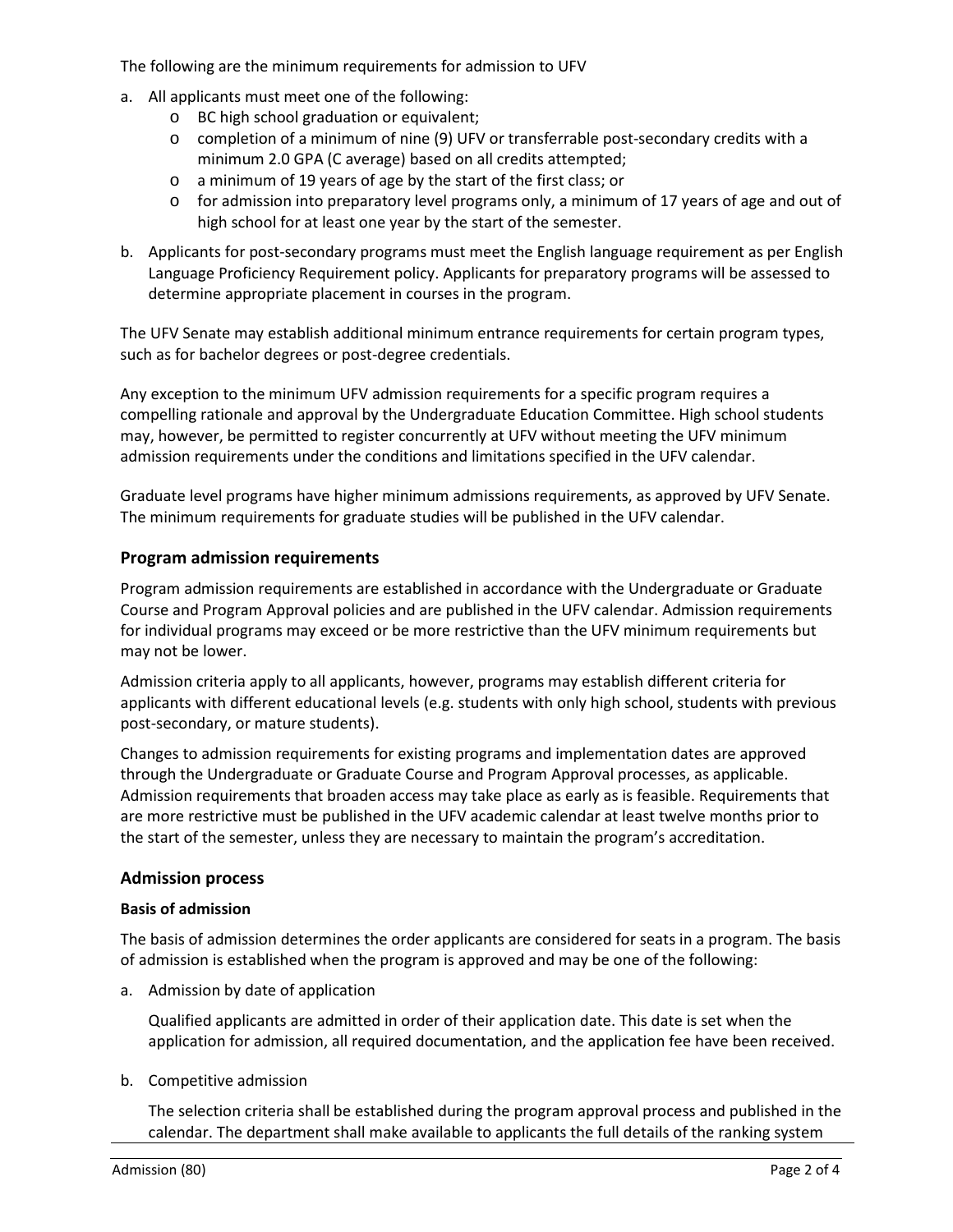before applicants are ranked.

Qualified applicants who submit a complete application including the application form, all required documents, and the application fee by the competitive application deadline will be ranked and offered seats in order of their ranking. If seats remain after the initial offers, departments may set a second deadline to consider late applications competitively using the same criteria or may admit qualified applicants on the basis of application date.

## **Applicant Lists**

When programs keep an ongoing applicant list, UFV reserves the right to remove an applicant under conditions specified by the department, such as when an offer of admission is refused, when a candidate is unsuccessful in obtaining a seat in a competitive process, or when an applicant does not reconfirm their interest in the program upon request.

## **Readmission**

Regulations on when students must apply for readmission will be published in the UFV calendar.

# **Refusal of admission in special circumstances**

UFV reserves the right to admit applicants on a conditional basis or to refuse admission to an applicant when there is evidence that the individual constitutes a danger or significant risk of danger to university students, employees or property, or to persons or property in the community. Such a decision will be recommended by the head of the unit responsible for the admission decision and approved by the Provost and VP Academic or designate in consultation with the VP Administration or designate. The decision is final.

Offers of admission may be denied or rescinded if any aspect of a student's application or submitted documentation is deemed to have been falsified or if required information was withheld.

# **Individual exceptions to admission requirements (special or conditional admission)**

a. Undergraduate and preparatory level

An applicant who does not meet the stated admission requirements for a given program, or does not meet the minimum entrance requirements for the university, may request an individual exception, referred to as special admission. A rationale for special consideration is required.

The Undergraduate Education committee will establish a committee to make decisions on special admission requests. The Office of the Registrar will publicize procedures and requirements for special admission requests, however, the committee may request additional information or assessment(s) in order to evaluate an individual request. When special admission to a specific program is requested, the committee will ensure the request is supported by the head of the academic unit or designate and approval will be subject to eligibility for a seat in the program through the regular selection process.

The decision of the committee is final.

b. Graduate level

An applicant for graduate studies who does not meet the minimum academic admission requirement may be considered for admission (usually conditional) as stipulated in the General Regulations for Graduate Studies in the UFV academic calendar. Such applicants should refer to the Admissions section of the Graduate Studies Regulations in the academic calendar and/or consult with the head of the department or school.